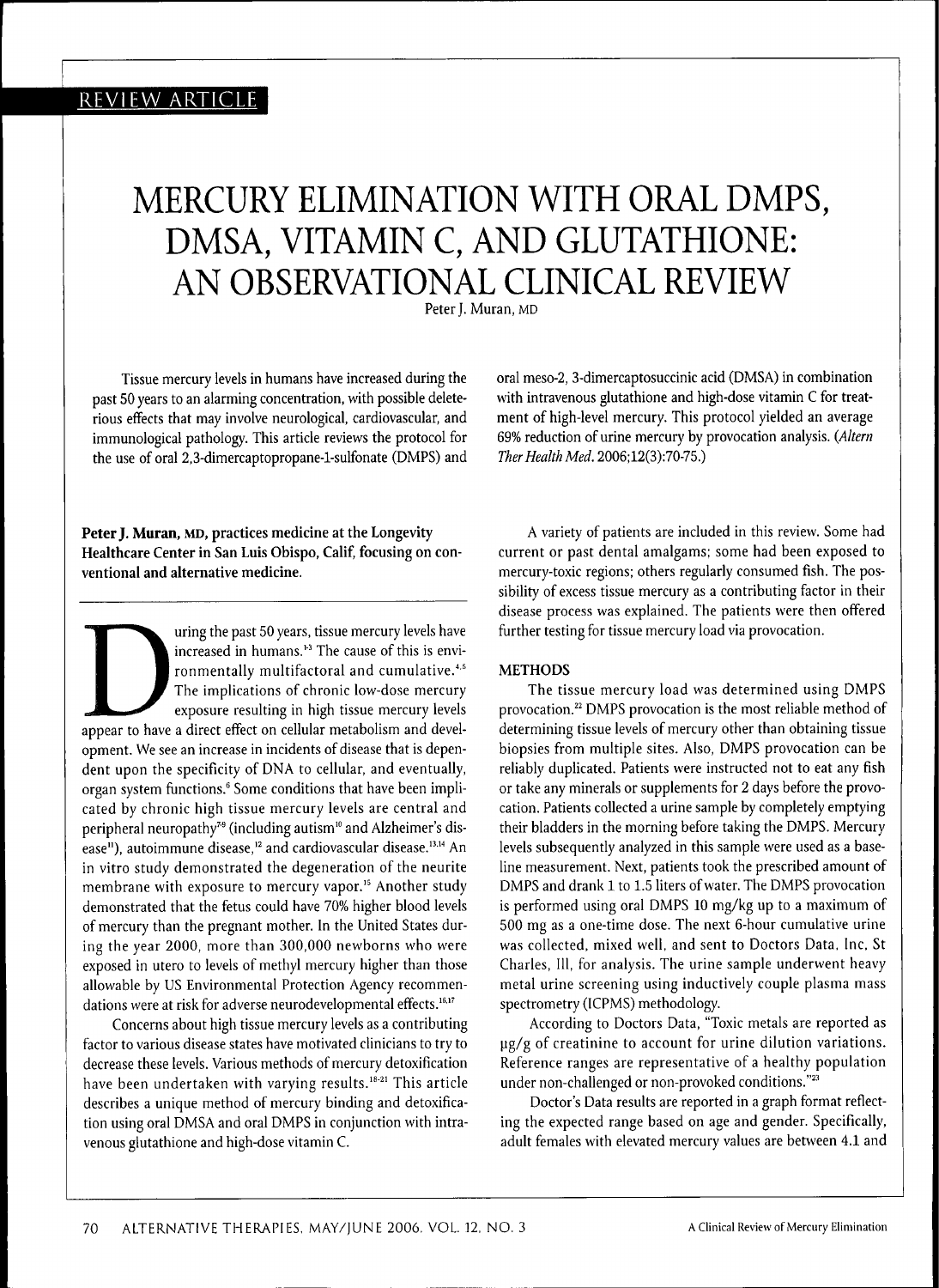12  $\mu$ g/g of creatinine, and very elevated are >12  $\mu$ g/g of creatinine, while adult males with elevated mercury values are between 3.1 and 9  $\mu$ g/g of creatinine, and very elevated are >9  $\mu$ g/g.

Patients in the "very elevated mercury range," as reported in the DMPS provocation results, were candidates for this mercury elimination program. Their participation was discretionary. Additional laboratory analysis was performed at the beginning and end of the program to evaluate the patient's CBC, basic chemistry, RBC protein and vitamin level, as well as renal and hepatic status. Sensitivity to all medications was tested. Patients were also screened for a possible sensitivity to high-dose vitamin C via glucose-6-phosphate dehydrogenase deficiency (G6PDH) or hemochromatosis.

Our current mercury elimination program protocol is a modification of the Holmes and Cathcart protocol.<sup>2426</sup> Our protocol consisted of 5, 2-week cycles or a cumulative 10-week program (Table 1). A cycle begins with taking an oral dose of 133 mg of either DMPS or DMSA (depending on the cycle) 3 times a day for 3 days. On the fourth day, an intravenous infusion of sodium ascorbate (pH balanced to 7.0) mixed with vitamins and minerals (vials A and B, respectively—see Table 2) in 500 mL of a sterile water solution was followed by a slow intravenous push of glutathione. The schedule of DMPS and DMSA with the vitamin C and glutathione is shown in Table 1. During the remaining 10 days of the cycle, patients received an oral mineral and vitamin supplement following the oral chelator and intravenous fluids. Again, patients were instructed not to have any fish or additional mineral supplements 2 days before the DMPS or DMSA oral administration. At the end of the first 2-week cycle, another 2 week cycle began.

Upon completion of the full 10-week program and a 10 day rest period, the patient underwent a repeat of the DMPS urine provocation.

|                                               |     |                       | Treatment Cycle Number—2 weeks per cycle |                                                          |  |  |  |  |  |  |  |
|-----------------------------------------------|-----|-----------------------|------------------------------------------|----------------------------------------------------------|--|--|--|--|--|--|--|
| 1                                             | 2   | 3                     | 4                                        | 5                                                        |  |  |  |  |  |  |  |
|                                               |     |                       |                                          |                                                          |  |  |  |  |  |  |  |
| X                                             | X   | Х                     |                                          |                                                          |  |  |  |  |  |  |  |
|                                               |     |                       | X                                        | X                                                        |  |  |  |  |  |  |  |
|                                               |     |                       |                                          |                                                          |  |  |  |  |  |  |  |
|                                               |     |                       |                                          |                                                          |  |  |  |  |  |  |  |
|                                               |     |                       |                                          | 50 g                                                     |  |  |  |  |  |  |  |
|                                               |     |                       |                                          | 900 mg                                                   |  |  |  |  |  |  |  |
| X                                             | X   | X                     | X                                        | X                                                        |  |  |  |  |  |  |  |
| X                                             | X   | X                     | X                                        | X                                                        |  |  |  |  |  |  |  |
| 4g                                            | 4 g | 4g                    | 4g                                       | 4g                                                       |  |  |  |  |  |  |  |
| IVP (slow)—after IV infusion                  |     |                       |                                          |                                                          |  |  |  |  |  |  |  |
|                                               |     |                       |                                          |                                                          |  |  |  |  |  |  |  |
| * Preparation by ApothéCure, Inc, Dallas, Tex | 15g | 25 g<br>900 mg 900 mg | 50 g<br>900 mg                           | 50 g<br>900 mg<br>750 mg 1500 mg 1500 mg 1500 mg 1500 mg |  |  |  |  |  |  |  |

| <b>TABLE 2 Contents of Intravenous Infusion</b> |                     |            |                        |  |  |  |  |
|-------------------------------------------------|---------------------|------------|------------------------|--|--|--|--|
| Vial A: B Complex                               | Vial B: Minerals    |            |                        |  |  |  |  |
| Pyridoxine                                      | $100 \,\mathrm{mg}$ | Magnesium  | 2g                     |  |  |  |  |
| Thiamin                                         | $100 \text{ mg}$    | Zinc       | 10 <sub>mg</sub>       |  |  |  |  |
| Riboflavin-5-phosphate                          | 5 mg                | Manganese  | 2 <sub>mg</sub>        |  |  |  |  |
| Niacinamide                                     | $100 \,\mathrm{mg}$ | Selenium   | $200 \,\mathrm{\mu g}$ |  |  |  |  |
| Dexpanthenol                                    | 1 g                 | Molybdenum | $250 \mu g$            |  |  |  |  |
| Hydroxocobalamin                                | 1000 µg             |            |                        |  |  |  |  |
| Folic acid                                      | 5 mg                |            |                        |  |  |  |  |

#### **RESULTS**

Our study group of 16 total patients was skewed based on concomitant ailments that were of a chronic nature with exposure to significant mercury from either a food source, environmental toxins, or amalgams. Twelve of the 16 patients (75%) showed extremely elevated levels of mercury with DMPS provocation. Of these 12 patients, 4 had amalgams removed before the provocation test. Six of the 12 patients with extremely elevated mercury levels elected to participate in the mercury elimination program. The mercury elimination program showed a significant reduction (see percent change) in mercury levels in 10 weeks. Their pre- and post-elimination DMPS mercury provocation test results are shown in Table 3.

#### **DISCUSSION**

DMPS is an antidote for the treatment of acute and chronic toxic metal poisoning that has been used extensively in Europe for more than 50 years. After oral administration, re-absorption of DMPS in the gastrointestinal tract, presumably by passive diffusion, occurs in 3.7 hours.<sup> $22,27$ </sup> Approximately 50% of the orally administered DMPS is detected in the urine. Neither DMPS nor its metabolites are detected 12 hours after administration. Irrespective of the size of the administered dose, the highest concentrations of DMPS are achieved in plasma and the kidneys. High concentrations are also measured in the skin. In the remaining organs, particularly the brain, only very slight amounts are found.

Chronic illness may arise when mercury displaces trace elements. In many cases, the deficiency is asymptomatic. Zinc displacement is likely to result in a specific deficiency syndrome. Mercury masks the zinc deflciency by functioning as an inferior replacement to the zinc. Once mercury elimination with the use of DMPS occurs, a zinc deficiency syndrome is revealed. Longterm treatment with DMPS does not cause a zinc deficiency.

As measured in the plasma, more than half of the absorbed orally administered DMPS is excreted in the first 6 hours in the urine and feces. The greatest DMPS concentration in urine is in the first 2 to 3 hours after oral administration. Similar to the elimination of DMPS in plasma, the concentration quickly decreases in the organs. The kidneys excrete approximately 80% of DMPS, the remainder mostly by the hepato-biliary system. No accumulation of the active substance is observed after repeated administrations.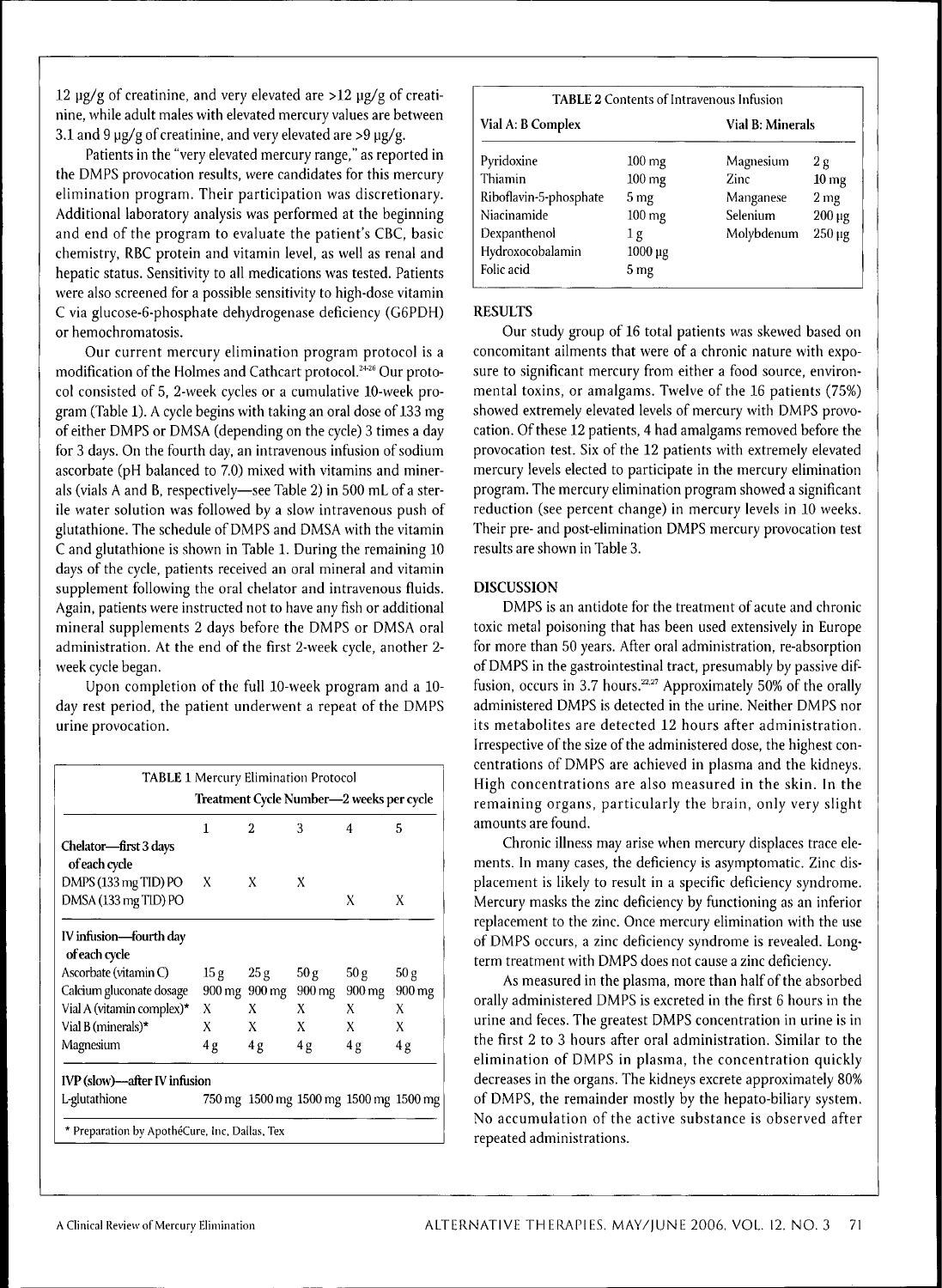| Patient (years) |                                                                                                                                                           | <b>TABLE 2 Clinical Results</b>                                                                                                                                                                                                                                                                                                                                                   | Mercury Levels (µg/g creatinine) |                      |                                   |        |  |
|-----------------|-----------------------------------------------------------------------------------------------------------------------------------------------------------|-----------------------------------------------------------------------------------------------------------------------------------------------------------------------------------------------------------------------------------------------------------------------------------------------------------------------------------------------------------------------------------|----------------------------------|----------------------|-----------------------------------|--------|--|
|                 | Age                                                                                                                                                       | Chief complaint                                                                                                                                                                                                                                                                                                                                                                   | Before provocation<br>(date)     | After<br>provocation | After treatment Percent<br>(date) | change |  |
| WM              | 47                                                                                                                                                        | Increase in flu and colds requiring taking off work; current otitis with tinnitus in right 1.7 (1/25/04)<br>ear; lethargy; SOB; eczema; multiple fungal sites (feet and mouth); food allergies                                                                                                                                                                                    |                                  | 4.7                  | no treatment                      |        |  |
| RC              | 21                                                                                                                                                        | IV drug abuse; depression; symptoms of ADD and psychotic behavior; neurotransmit- 1.3 (5/12/03)<br>ter deficiency; paranoia; food allergies                                                                                                                                                                                                                                       |                                  | 3.2                  | no treatment                      |        |  |
| <b>CH</b>       | 40                                                                                                                                                        | Recurrent candidiasis; IBS; prostatitis; discomfort at hepatic fossa; dyspareunia;<br>food allergies                                                                                                                                                                                                                                                                              | 0.8(6/15/03)                     | 4.9                  | no treatment                      |        |  |
| ΜG              | 80                                                                                                                                                        | Recent decline in health and short-term memory; history of amalgams;<br>patient is concerned about possible mercury accumulation                                                                                                                                                                                                                                                  | $<$ 3 (9/15/03)                  | 3.9                  | no treatment                      |        |  |
| NH              | 59                                                                                                                                                        | Type 1 diabetes with onset at 55 years old; osteopenia chronic fatigue                                                                                                                                                                                                                                                                                                            | 0.7(1/19/04)                     | 12                   | no treatment                      |        |  |
| SD <sub>1</sub> | 53                                                                                                                                                        | Recurrent headaches; recurrent allergies; weight retention; history of extensive<br>dental work with prior amalgams, all removed 5 years before DMPS provocation                                                                                                                                                                                                                  | 2.1(3/21/04)                     | 36                   | no treatment                      |        |  |
| MM              | 54                                                                                                                                                        | Recurrent candidiasis from mouth to anus; IBS; hypothyroid; chronic fatigue syndrome;<br>nervous and depression syndrome X; adrenal fatigue; amalgams throughout mouth                                                                                                                                                                                                            | 7.1(8/31/03)                     | 38                   | no treatment                      |        |  |
| MY              | 71                                                                                                                                                        | Diabetes type 2; hepatic cavernous hemangioma; dental amalgams                                                                                                                                                                                                                                                                                                                    | 1.7(9/15/03)                     | 21                   | no treatment                      |        |  |
| MC              | 52                                                                                                                                                        | Microadenoma other posterior aspect of the pituitary; fatigue; osteopenia; insomnia;<br>weight retention; recurrent UTI; recurrent ovarian cyst; DVT after taking BCPs; fibroid<br>cyst of the breast; IBS; chronic fatigue; menopausal                                                                                                                                           | 0.5(9/17/03)                     | 38                   | no treatment                      |        |  |
| MR              | 57                                                                                                                                                        | Generalized fungal body rash started 14 yrs prior when treated with high dose of<br>prednisone for rash; current use of any cortisone increases rash; marked amount<br>of amalgams with fractured molars with amalgams exposed; eczema; recurrent<br>UTI; food allergies; asthma; IBS; recurrent vaginal candidiasis; perianal pruritus;<br>parasites from living in Mexico city. | 5.1(8/26/03)                     | 81                   | no treatment                      |        |  |
| JN              | 27                                                                                                                                                        | Vulvadysdinia; migraines; depression; recurrent vaginal candidiasis; IBS; gastrointestinal<br>dysbiosis with hemolytic E coli; developed a rash with DMSA treatment with prednisone<br>and fluconazole with resolution; amalgams removed before mercury elimination program                                                                                                       | 1(5/26/03)                       | 14                   | 8.1(10/20/03)                     | 42%    |  |
| <b>CW</b>       | 46                                                                                                                                                        | Alcoholic/depression; symptoms of neurotransmitter dysfunction; amalgams<br>removed before mercury elimination program; developed a rash with DMSA treat-<br>ment with prednisone and fluconazole with resolution                                                                                                                                                                 | 0.9(5/22/03)                     | 20                   | 3.3(4/25/04)                      | 84%    |  |
| IY<br>74        | Marked amount of amalgams; squamous cell cancer developed on cheek adjacent to<br>fractured molars with amalgams exposed, touching mucous membranes; BPH; | 4.7(8/24/03)                                                                                                                                                                                                                                                                                                                                                                      | 45                               | 8.6(4/11/04)         | 81%                               |        |  |
|                 |                                                                                                                                                           | thromboembolism with primary blood dyscrasia of protein S deficiency; treatment<br>with coumadin resulting in ankle skin necrosis                                                                                                                                                                                                                                                 | 0.9(7/6/03)                      | 27                   | 9.1(10/8/03)                      | 66%    |  |
| GB              | 32                                                                                                                                                        | Amyotrophic lateral sclerosis with marked muscle atrophy at the thenar aspects of<br>both hands and bilateral upper extremity weakness; 10 years prior was a resident of<br>Minamata Bay, Japan; had amalgams 1 year prior to DMPS provocation                                                                                                                                    | 4.2(9/25/03)                     | 33                   | 9.6(12/20/03)                     | 71%    |  |
| PH              | 59                                                                                                                                                        | Myocardial infarction at 40 years old, in father at 45 years old; multiple drug and food<br>allergies; chronic upper UTI; unprotected amalgam removal; osteoporosis; pulmonary<br>mass?; SOB; cardiac palpitations with arrhythmia; ASHD; hypertension                                                                                                                            | 1.6(9/29/03)                     | 37                   | 30(5/2/04)                        | 19%    |  |
| PB              | 67                                                                                                                                                        | Multiple mycardial infarctions with intermittent angina; ASHD with angioplasty x3<br>('96,'97,'01); recurrent SOB: ASHD; menopausal: depression, neurotransmitter<br>deficiency; lethargy; syndrome x; hypertension; amalgams replaced with crowns;<br>history of living below dairy farm with water source a well                                                                |                                  |                      |                                   |        |  |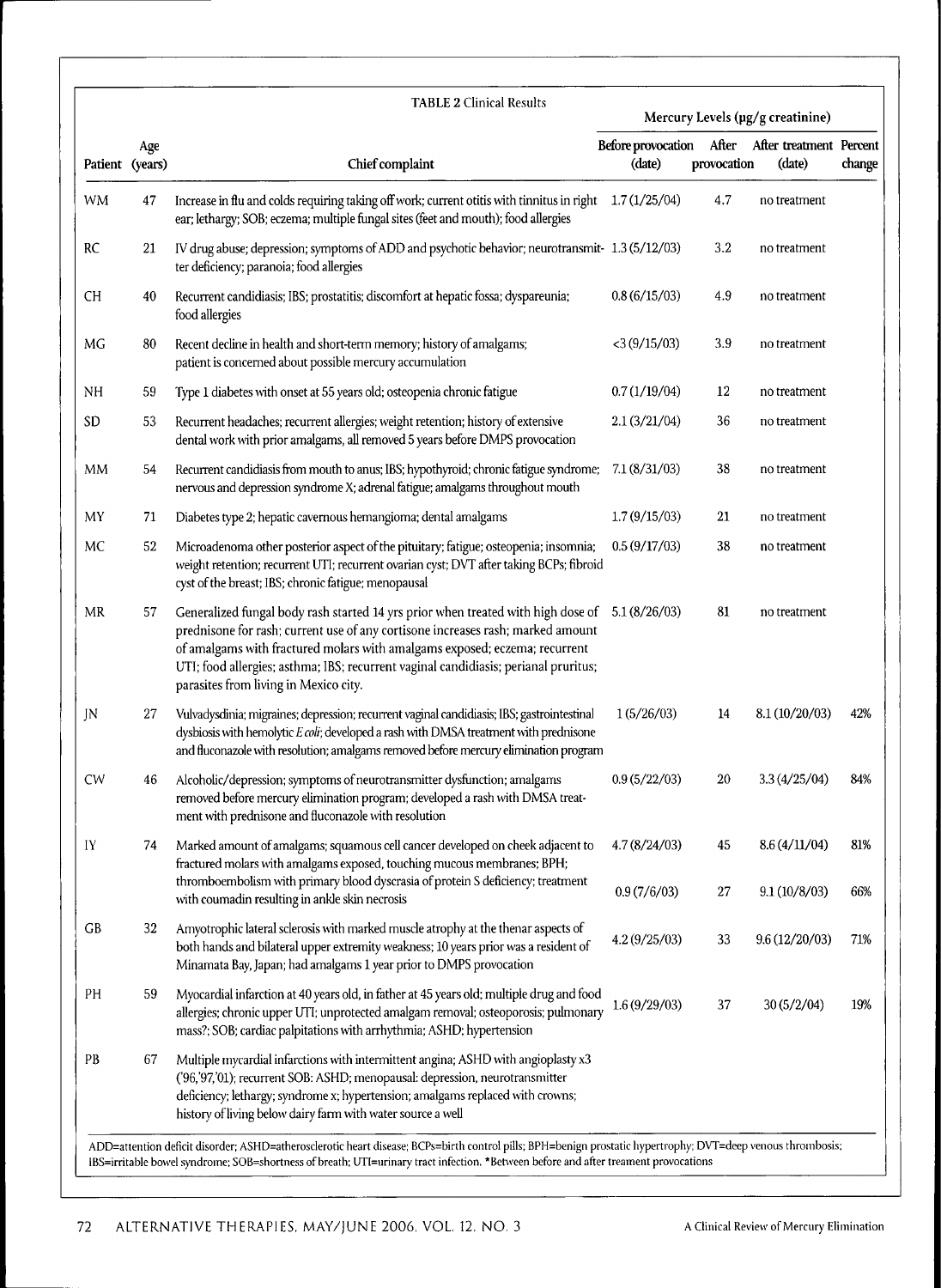The elimination half-life of DMPS in plasma and blood when given intravenously is 1.1 and 0.9 hours, respectively. The elimination half-life of DMPS in plasma and blood when given orally is 9.9 and 9.1 hours, respectively. The oral form is used in both acute and chronic poisoning, whereas intravenous (IV) administration is used primarily in acute poisonings or when an oral treatment cannot be administered.^' Animal experiments have shown that DMPS does not increase the metal level in the brain. DMPS is excreted rapidly via the kidneys after IV administration (50% of the total dose is excreted in 1 hour, and 90% is excreted in 24 hours). DMPS is also excreted through the hepato-biliary system with IV dosing.

Adverse effects of DMPS may be due to the increased presence of circulating heavy metal or related toxins. Skin reactions are similar to those of acute mercury toxicity. These skin reactions are similar to allergic reactions in nature, are generally mild, and include itching, nausea, dizziness, fever, weakness, skin reactions (eg, rash, urticaria) mucous membrane reactions, increased body temperature or shivering and fever. No cases of anaphylactic shock have been reported. Allergic reactions generally regress after withdrawal of DMPS within 3 to 5 days without treatment. Exclusively, rapid IV injection may have cardiovascular effects, such as dizziness, weakness, nausea, palpitations, and a feeling of chest pressure.

DMSA has been approved by the US Food and Drug Administration for treatment of lead intoxication. DMSA has a higher affinity for mercury than it does for lead. DMSA is only available as an oral preparation. When used at its recommended dosage, there is no significant excretion of essential metals. Blood levels following oral administration of DMSA appear to reach maximum concentration in about 3 hours. The elimination half-time (ie, the time for half of the substance to be converted or disappear) was 3.2 hours. Elimination of 20% of the total dose of DMSA appears in the urine. The remaining 80% of the total oral dose in the gastrointestinal tract either is not absorbed by the gut or is returned to the gut via the hepato-biliary system. This portion is available for further binding of mercury, which may occur with hepato-biliary circulation.

DMPS and DMSA combined are excellent chelators of mercury.<sup>28</sup> The pharmacokinetic parameters between DMPS and DMSA differ, resulting in a different point of elimination of mercury from the cells. According to rat studies, DMSA does not readily enter liver cells, as does DMPS; however, there is a marked difference between rat and human models. In addition, DMPS has a higher affinity for mercury (both inorganic and organic) than DMSA. Some studies report that DMSA is 3 times more effective than DMPS in removing mercury from the brain.<sup>29</sup> Also, DMSA has lower toxicity levels. DMSA is commonly used in Asia and Eastern Europe to manage environmental disasters involving excess toxic metal contamination. Some researchers believe that DMPS has a higher efficacy than DMSA because the terminal succinic acid group of the DMSA interferes with the succinic acid phase of the Krebs cycle, which slows the mercury binding process.<sup>21</sup> DMPS does not readily cross the

blood brain barrier or increase the deposit of mercury into the brain. Studies performed at Doctors Data, Inc, indicated that oral DMSA (30mg/kg/day) for 1 to 3 days yields about one-fifth to one-tenth the amount of mercury in the urine as does a single IV or oral dose of DMPS (personal communication with David W. Quig, PhD, 2004). Therefore, DMPS is more effective for provocation. Oral DMPS and DMSA were selected for this mercury elimination protocol due to their different binding profiles. It is advantageous to give DMPS and DMSA orally because both are partially absorbed from the gastrointestinal tract, leaving the remainder available to bind to any mercury product that may circulate via the hepato-biliary system during this elimination process, thus increasing the excretion of the mercury.

Vitamin C given intravenously in high doses has been used to treat acute mercury toxicity, beginning with the pharmaceutical use of mercurial diuretics in the 1940s.<sup>30</sup> Historically, vitamin C has been used to treat a broad range of maladies from infectious disease to toxicity. Tom Levy, MD, JD, reviewed more than 1,200 medical and scientific journal articles on vitamin C and describes the overwhelming benefits of its use.<sup>31</sup> It was once believed that vitamin C increased the development of renal stones. This has been refuted by recent studies by The New York Academy of Sciences and a recent review of 20,000 patients.<sup>32,33</sup> Vitamin C use has some unique side effects, however. Individuals with glucose-6-phosphate dehydrogenase deficiency might experience red blood cell hemolysis with intravenous infusion, and individuals who are homozygous for hemochromatosis may develop an increase in iron uptake with vitamin C ingestion. It is not known whether people who are heterozygous experience a problematic increase in iron uptake.

Glutathione is present in millimolecular amounts in most cells." As an endogenous thiol-containing molecule, it has a high affinity for binding its reduced sulfur atoms to the mercuric ion, thereby decreasing the glutathione availability for other cellular function and locking the mercuric-glutathione complex within the cell membrane. The addition of glutathione significantly enhances the release of mercury from the astrocytes, where the mercury and glutathione are complexes, thus increasing the availability of mercury for binding and excretion.<sup>35</sup> Glutathione is 50% as effective as DMSA in preventing inorganic mercury accumulation in renal cells."

Conflicting data from an animal study using rats concluded that intraperitoneal vitamin C, glutathione, and lipoic acid did not reduce the elemental mercury tissue load.<sup>37</sup> This study investigated the induction of elemental mercury from the mercury vapor exposure of amalgams and did not measure the organic mercury (mostly methylmercury and ethylmercury), which are derived from seafood or vaccinations and the ready conversion of elemental mercury to organic mercury by the gastrointestinal flora. Organic mercury is more neurotoxic than elemental mercury. The author contends that vitamin C-producing animals should not be used as a comparison model for vitamin C usage. This includes all animals other than humans and guinea pigs. This contention has been supported by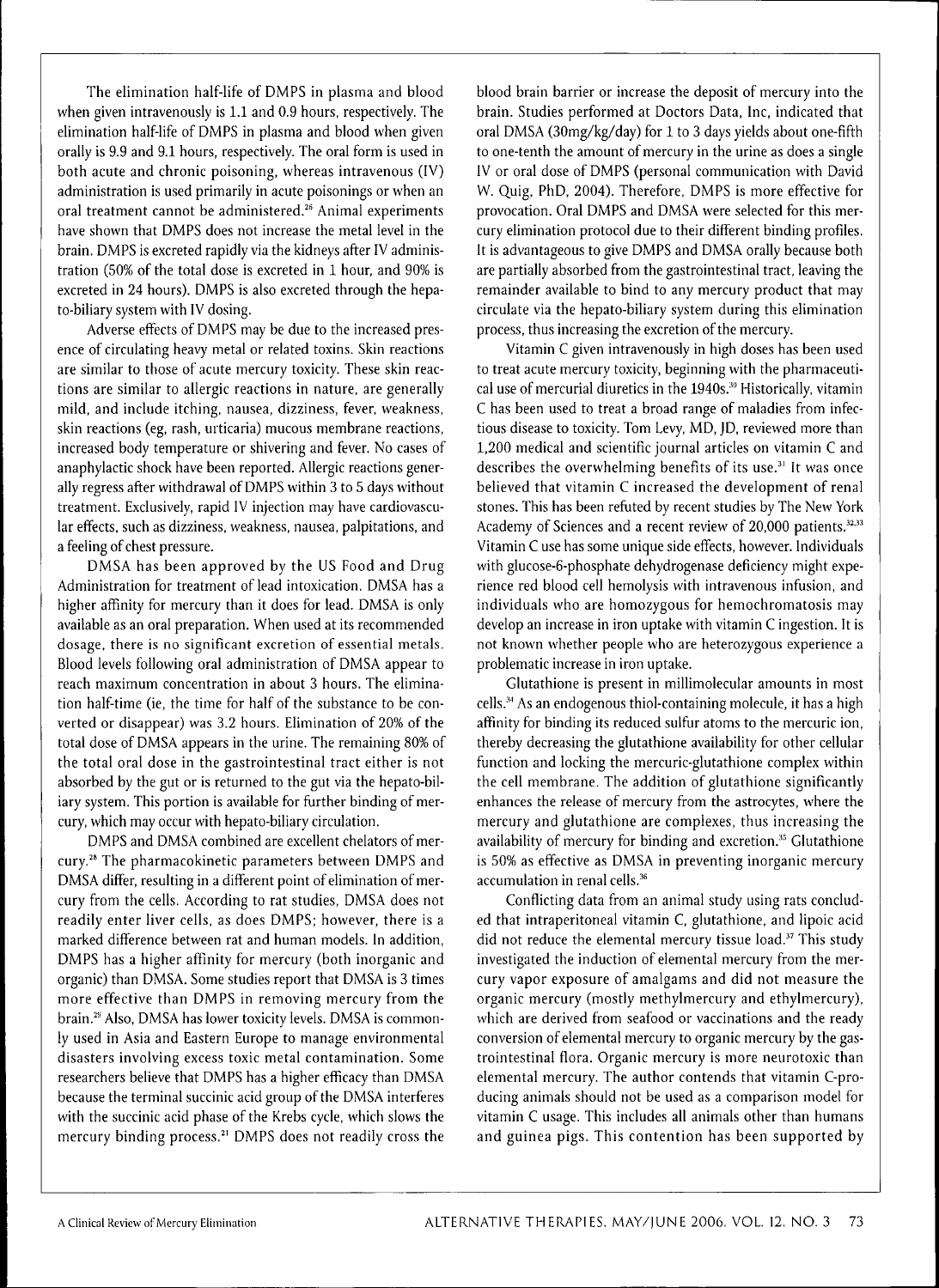Cathcart (oral communication with Robert F. Cathcart III, MD, February 2005) and Levy.<sup>38</sup> Cathcart suggests that the problem with mercury is not toxicity, but rather a sensitivity reaction. Toxicity leads to death, whereas sensitivity leads to an inflammatory process with pathological results. The specificity and magnitude of this sensitivity reaction may vary depending on genetics and influential environmental factors. Results indicate that the action of vitamin C may not be the displacement of mercury but rather the decrease in sensitivity to the mercury. This is similar to the property of acute vs chronic mercury exposure. Individuals may exhibit varied adverse effects; they may not experience all or even the same symptoms.<sup>39</sup> HL "Sam" Queen, CCN, CNS, founder and president of The Institute for Health Realities, Colorado Springs, Colo, suggests another limitation of the experimental model. He contends that vitamin C and GSH given by intraperitoneal instillation as opposed to the IV route restrict the delivery and concentration of both GSH and vitamin C (oral communication with Dr Queen, April 2004). The conclusion is that this model would not contradict the findings in this article.

#### **OBSERVATIONS**

Of the 6 patients undergoing the mercury elimination program, 2 had a break in the protocol. These breaks occurred either in the 5, 2-week cycles that were not consecutive or when the time span between the completion of the last cycle and the final DMPS provocation test was greater than 3 months. Both patients had final DMPS provocation results within the 69% reduction range.

Two people developed a rash with urticaria and pruritus that completely resolved with treatment with fluconazole and prednisone. In both instances, the rash occurred during the third cycle with DMPS and did not reoccur with the final DMPS provocation. As mentioned previously, it is unknown if the rash is a primary drug allergy to DMPS secondary to increased *Candida alhicans* growth or an increase in circulating mercury. Compared to other fungal species, C *alhicans* favors the mercurial environment and tends to proliferate and produce methyl mercury from inorganic mercury while other fungal and bacterial growth decline."

Of the whole group in the mercury elimination program, only 1 patient showed less than a 69% reduction in the final DMPS provocation; this patient showed a reduction of only 19%. The patient was not included in the efficacy rate of the treatment because of outlier circumstances. The patient lived near a large dairy farm and drank well water that was contaminated and sometimes blackish in color. A stool sample was sent to Great Smokies Diagnostic Laboratory, Asheville, NC, for analysis. Results included severe bacterial dysbiosis with marked mycosal overgrowth, including high growth of the fungal parasite *Geotrichum.* The patient developed an intestinal parasite that might have interfered with the mercury binding treatment. The author has discussed this with other providers, and there is agreement that the anticipated results from mercury binding treatment in such circumstances would be seen only after treatment with antiparasitic medication. This requires further investigation.

#### **Patient Outcomes**

Mercury sensitivity is not a disease in itself but contributes to the underlying pathology of disease states. Our patients presented with multiple diagnoses and accompanying symptoms, including vulvadysdinia with chronic candidiasis, squamous cell cancer, neurotransmitter dysfunction with depression, drug and food allergies with chronic upper respiratory tract infection, and amyotrophic lateral sclerosis. All patients who experienced a reduction in mercury levels reported improved overall health, increased energy, and decreased symptoms. Chronic candidiasis and squamous cell cancer resolved as a possible result of the mercury extraction and other appropriate treatment protocols. Symptoms of depression and allergies were markedly reduced. The patient with amyotrophic lateral sclerosis showed no signs of disease progression during the 6-month timeframe of the study.

#### **CONCLUSION**

As environmental mercury levels continue to increase, a safe and standard mercury elimination and desensitization program needs to be developed. A program protocol including the use of oral DMSA and oral DMPS in combination with intravenous high-dose vitamin C and glutathione has shown substantial merit for consideration in treatment of patients with high levels of mercury. There might be a basis for a more formal study based on these pilot clinical observations.

Changes in our protocol would be consistent with closely following laboratory markers of inflammation and antibody response to mercury. A focus on the etiology of the rash with proactive management could yield useful data. Also, for central and peripheral neurological protection, there is some suggestion that using intravenous phosphatidyl choline and glutathione facilitates the intracellular removal of mercury and fat-soluble neurotoxins.'"

#### **REFERENCES**

- 1. Bolger PM, Schwetz BA. Mercury and healtb (Food and Drug Administration). *N EnglJ Med.* 2002:347(22): 1735-1736.
- 2. Clarkson TW, Magos L, Myers C. The toxicology of niercury current exposures and clinical manifestations. *NEn^lJMed.* 2003;349(18):1731-1737.
- Comment on; *N Engl J Med.* 2003 Oct 30;349(18):1731-1737. *N Engl J Med.* 2004:350(9):945-947: author reply 945-947.
- Burger J, Gochfeld M. Mercury in canned tuna: white versus light and temporal variation. *Environ Res.* 2004;96(3):239-49.
- 5. Lindberg A, lijornberg KA, Valuer M, Berglund M. (Lxposure to methyl niercury in non-fish-eating people in Sweden. *Environ Res.* 2004;96(l):28-33.
- 6. Quig D. Cysteine metabolism and metal toxicity. *Altern Med Rev.* 1998;3(4);262-270.
- 7. Davidson PVV, Myers GJ. Weiss B. Mercury exposure and child development outcomes. Pediatrics. 2004:113:1023-1029.
- 8. Gatti R, Belletti S, Uggeri J, et al. Methylmercury cytotoxicity in PC12 cells is mediated by primary glutathione depletion independent of excess reactive oxygen species generation. *Toxicolo^'.* 2004;204(2-3): 175-185.
- 9. Sakamoto M, Kakita A, de Oliveira RB, Sheng Pan H, Takahashi H. Dose-dependent effects of methylmercury administered during neonatal brain spurt in rats. *Brain Res* Dev Brain Res. 2004;152(2):171-176.
- 10. Kidd PM. Autism, an extreme challenge to integrative medicine. Part 1: The knowledge base. Altern Med Rev. 2002;7(4):292-316.
- 11. Hock C, Drasch G, Golombowski S, et al. Increased blood mercury levels in patients with Alzheimer's *disease. J Neural Tranm.* 1998:105(l):59-68.
- 12. Pelletier L, Pasquier R, Rossert J, Vial MC, Mandet C, Druet P. Autoreactive T cells in mercury-induced autoimmunity. Ability to induce the autoimmune disease.^ *Immunol.* 1988:140(3):750-754.
- 13. Salonen JT, Seppanen K, Nyyssonen K, et al. Intake of mercury from fish, lipid peroxidation, and the risk of myocardial infarction and coronary, cardiovascular, and any death in eastern Finnish men. *Circulation.* 1995:91 (3):645-655.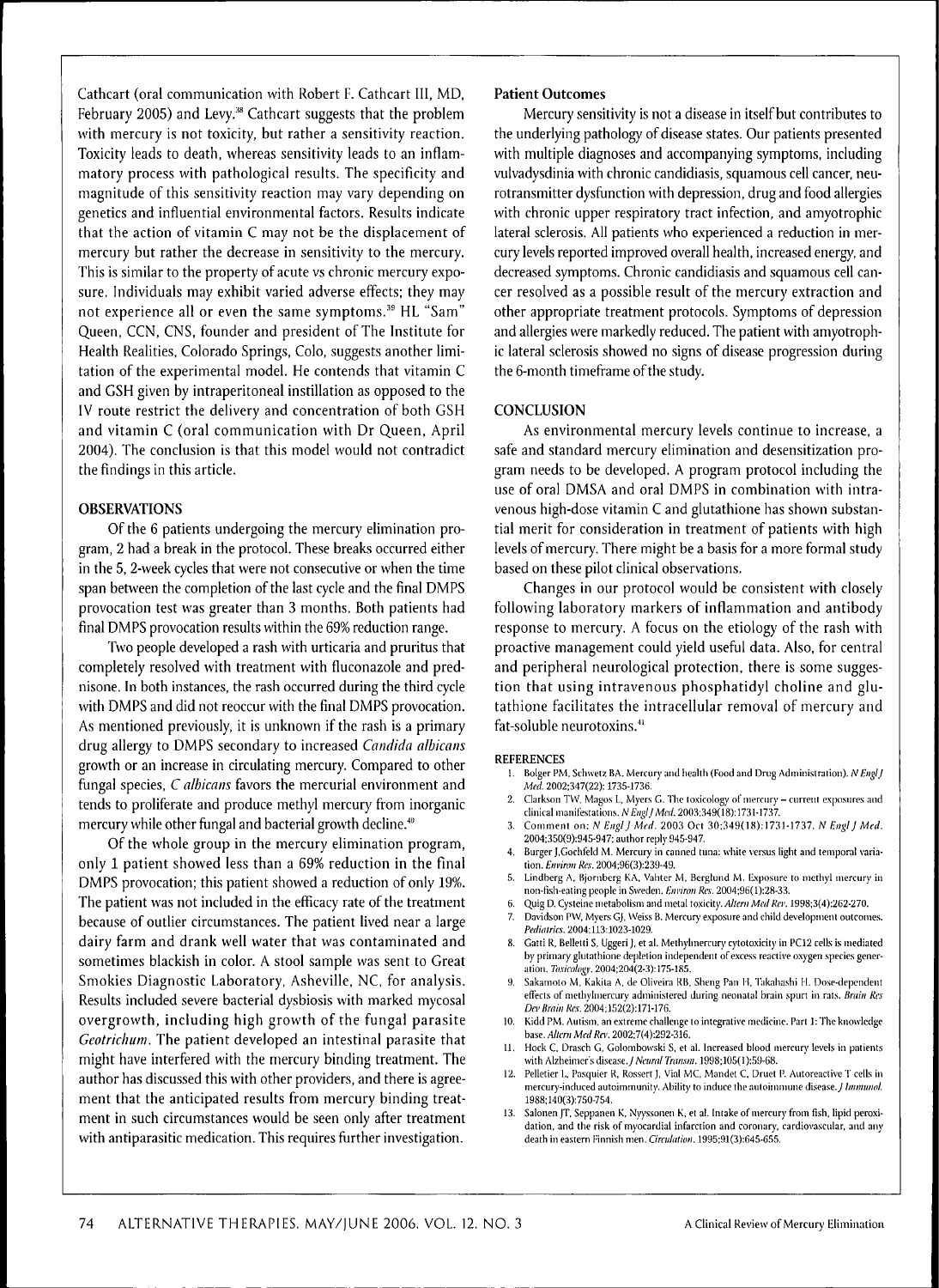- 14. Salonen JT, Seppanen K, Lakka TA, et al. Mercury accumulation and accelerated progression of carotid atherosclerosis; a population-based prospective 4-year follow-up study in men in eastern Finland. *Atherosclerosis.* 2000;148(2):265-273.
- 15. Leong CC, Syed NI, Lorscheider FL. Retrograde degeneration of neurite membrane structural integrity of nerve growth cones following *in vitro* exposure to mercury. *Neuroreport.* 2001:12(4):733-737.
- 16. Mahaffey KR, Clickner RP, Bodurow CC, Blood organic mercury and dietary mercury intake: national health and nutrition examination survey, 1999 and 2000. *Environ Heahh Perspect.* 2004:U2(5):562-570.
- 17. Center for Disease Control and Prevention (CDC). Blood mercury levels in young children and childbearing-aged women—United States, 1999-2002. *MMWR Morb Mortal Wkly Rep.* 2004;53(43):1018-1020.
- 18. Cline J. Detoxfying specific toxicants. Paper presented at: Institute for Functional Medicine Conference; March 7,2005; Seattle, Wash.
- 19. Buttar R. The treatment of cancer using immune modulating peptide analogs. Paper presented at: American College for Advancement in Medicine Conference; November .<br>19, 2004; San Diego, Calif.
- 20. Hibberd AR, Howard MA, Hunnisett AG. Mercury from dental amalgam fillings: studies on oral chelating agents for accessing and reducing mercury burdens in humans. J *Nutr&EnvMeil.* 1998:8:219-231.
- 21. College Pharmacy DMPS Protocol. Pharmacy.info@collegepharmacy.com.
- 22. Aposhian HV. Maiorino RM, Gonzalez-Ramirez D, et al. Mobilization of heavy metals by newer, therapeutically usefiil chelating agents. *Toxicology.* 1995:97:23-38.
- 23. Roth E. Laboratory report for toxic metals. Doctors Data. Inc: St Charles, 111.
- Holmes A. Heavy metal toxicity in autistic spectrum disorders. Mercury toxicity. In: Rimland B. ed. DAN! (Defeat Autism Now!) Fall 2001 Conference Practitioner Training. San Diego, Calif: Autism Reseach Institute; 2002.
- 25. Cathcart RF. Mercury Chelation Protocol. Los Altos, Calif: Medical Practice; 2002.
- 26. Kidd PM. Autism, an extreme challenge to integrative medicine. Part 2: medical management. *Altern Med Review.* 2002;7(6);472-499.
- 27. Ruprecht J. Scientific Monograph: Dimaval "DMPS." Heyltex Corp, 6th ed. 1997.
- 28. Aposhian HV, Maiorino R, Rivera M, et al. Human studies with the chelating agents. DMPS and *DMSA./Toxicol Clin Toxieol.* 1992:30(4);505-528.
- 29. Aaseth J, Jacobsen D, Andersen 0, Wickstrom E. Treatment of mercury and lead poisonings with dimercaptosuccinic acid (DMSA) and sodium dimercaptopropanesulfonate (DMPS). *Analyst.* 1995;120(3):853-854.
- 30. Chapman DW, Shaffer CF. Mercurial diuretics. A comparison of acute cardiac toxicity in animals and the effect of ascorbic acid on detoxification in their intravenous administration. *Arch Intern Med.* 1947:79:449-456.
- 31. Levy T. *Vitamin* C, *Infectious Disease, and Toxins—Curing the Incurable.* Philadelphia, Pa: Xlibris Corp: 2002:452.
- 32. Burns JJ, Rivers JM, Machlin LJ. *Third Conference on Vitamin C.* New York: New York Academy of Sciences: 1987.
- 33. Rea WJ. *Chemical Sensitivity,* vol 4. Boca Raton, Fla: CRC Press, Inc: 1997:2600.
- 34. Patrick L. Mercury toxicity and antioxidants: Part 1; role of glutathione and alphalipoic acid in the treatment of mercury toxicity. *Altern Med Rev.* 2002;7(6);456-471. 35. Cookson MR, Pentreath VW. Protective roles of glutathione in the toxicity of mercury
- and cadmium compounds to C6 glioma cells. Toxicol in Vitro. 1996;10(3):257-264.
- 36. Endo T, Sakata M. Effects of sulfhydryl compounds on the accumulation, removal and cytotoxicity of inorganic mercury by primary cultures of rat cortical epithelial cells. *Pharmacol Toxicol.* 1995;76(3):190-195.
- 37. Aposhian HV, Morgan DL, Queen HL. Maiorino RM, Aposhian MM. Vitamin C, glutathione, or lipoic acid did not decrease brain or kidney mercury in rats exposed to mercury vapor. J Toxicol Clin Toxicol. 2003;41(4):339-347.
- 38. Levy T. Vitamin C, calcium and circulation. Paper presented at the Society for Orthomolecular Health-Medicine Conference: February 25, 2005: San Francisco. Calif
- 39. The Institute for Functional Medicine. *Clinical Nutrition: A Functional Approach,* 2nd edition. Gig Harbor, Wash: The Institute for Functional Medicine; 2004.
- 40. Yannai S, Berdicevsky I, Duek L. Tran.sformations of inorganic mercury by *Candida albicans and Sacclmromyces cerei'isiae. ApplEnviron Microbiol.* 1991;57(l):245-247.
- 41. Foster J, Kane P, Speight N. The Detoxx system: detoxification of biotoxins in chronic neurotoxic syndromes. *Townsend Letter for Doctors & Patients.* November 2002.

# **Glucosamine Chondroitin HP**

This remarkable product combines two popular supplements to renew cartilage and promote joint health.\* Glucosamine and Chondroitin work to cushion and lubricate joints, promote range of motion and revitalize connective tissue.\* Recent studies verify the ability of Glucosamine and Chondroitin to promote both mobility and flexibility.<sup>\*</sup>

- • **Formulated hased on the latest scientific research'**
- **Helps renew cartilage'**
- **Promotes range of motion'**
- **Works to cushion and luhricate joints' ^**